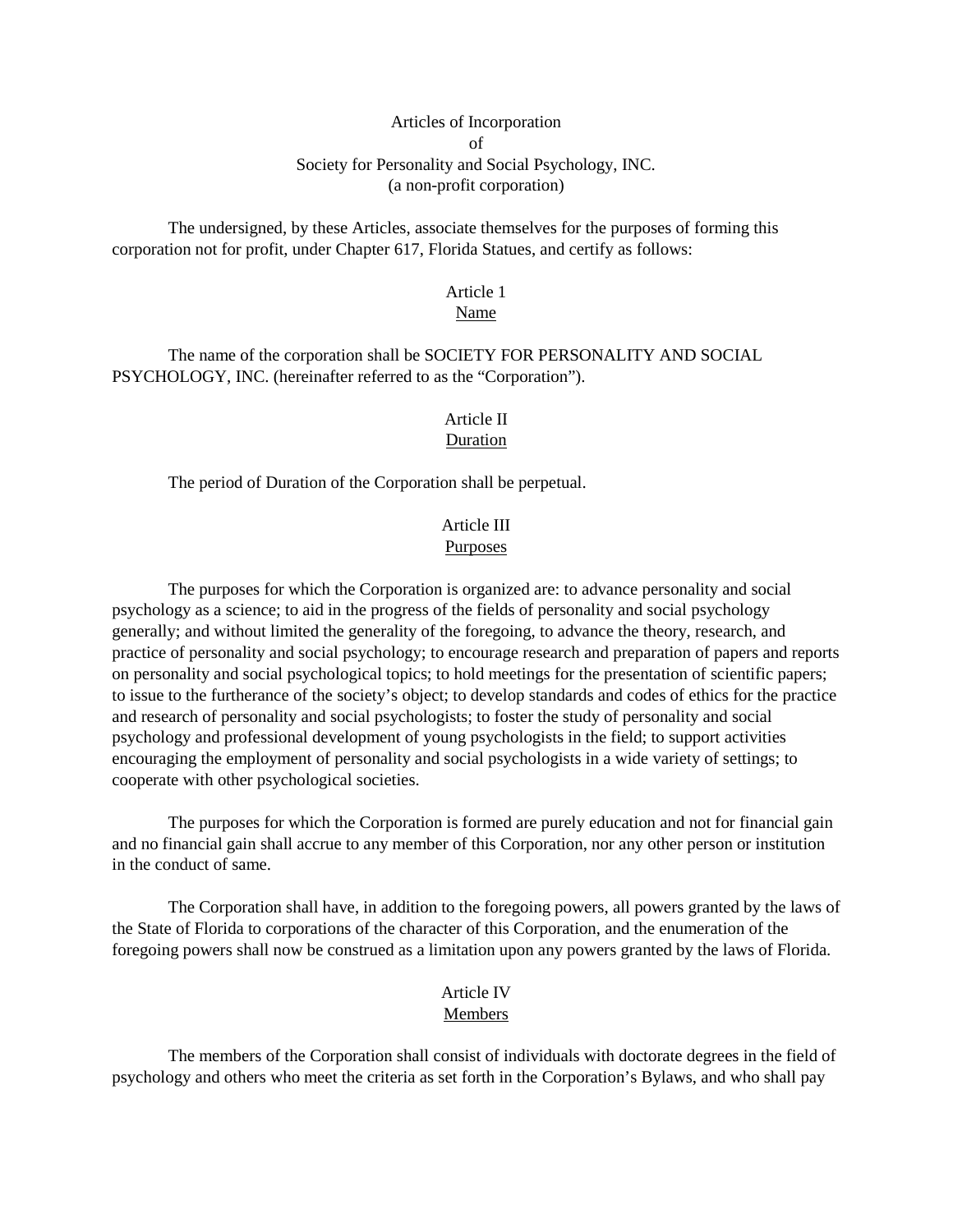annual dues to the Corporation established by the Board of Directors and/or members of the Corporation, all as set forth in the Bylaws of the Corporation.

## Article V

#### Initial Directors

The affairs of the Corporation will be managed by a Board of Directors consisting of a number of Directors determined by the Bylaws, which number shall never be less than three.

Directors of the Corporation shall be elected as set forth in the Corporation's Bylaws, save the Council of Representative position, which is elected in accordance with the Bylaws of the American Psychological Association. Directors may be removed and vacancies on the Board of Directors shall be filled in the manner determined by the Bylaws.

The names and addresses of the persons who are the initial Directors of the Corporation, and who shall hold office until their successors are elected and have qualified and until removed, are as follows:

Paul Secord Department of Urban Studies Queens College of The City University of New York Flushing, New York 11367

Burtram H. Raven Department of Psychology University of California at Los Angeles, Los Angeles, California 90024

Santo J. Tarantino College of Social Sciences Florida Atlantic University, Boca Raton, Florida 33432

Marcia Guttentag Department of Psychology And Social Relations Harvard University 3 Garden Street Cambridge, Massachusetts 02138

Rae Carlson Department of Psychology Livingston College Rutgers – The State University New Brunswick, New Jersey 08903

# Article VI **Officers**

The affairs of the Corporation shall be administered by the Officers designated in the Bylaws. The Officers shall be elected by the Full Members of the Society in a manner pursuant to the Corporations' Bylaws. The names and addresses of the officers who shall serve until their successors are designated by the Board of Directors are as follows:

President: Paul Secord Department of Urban Studies The City University of New York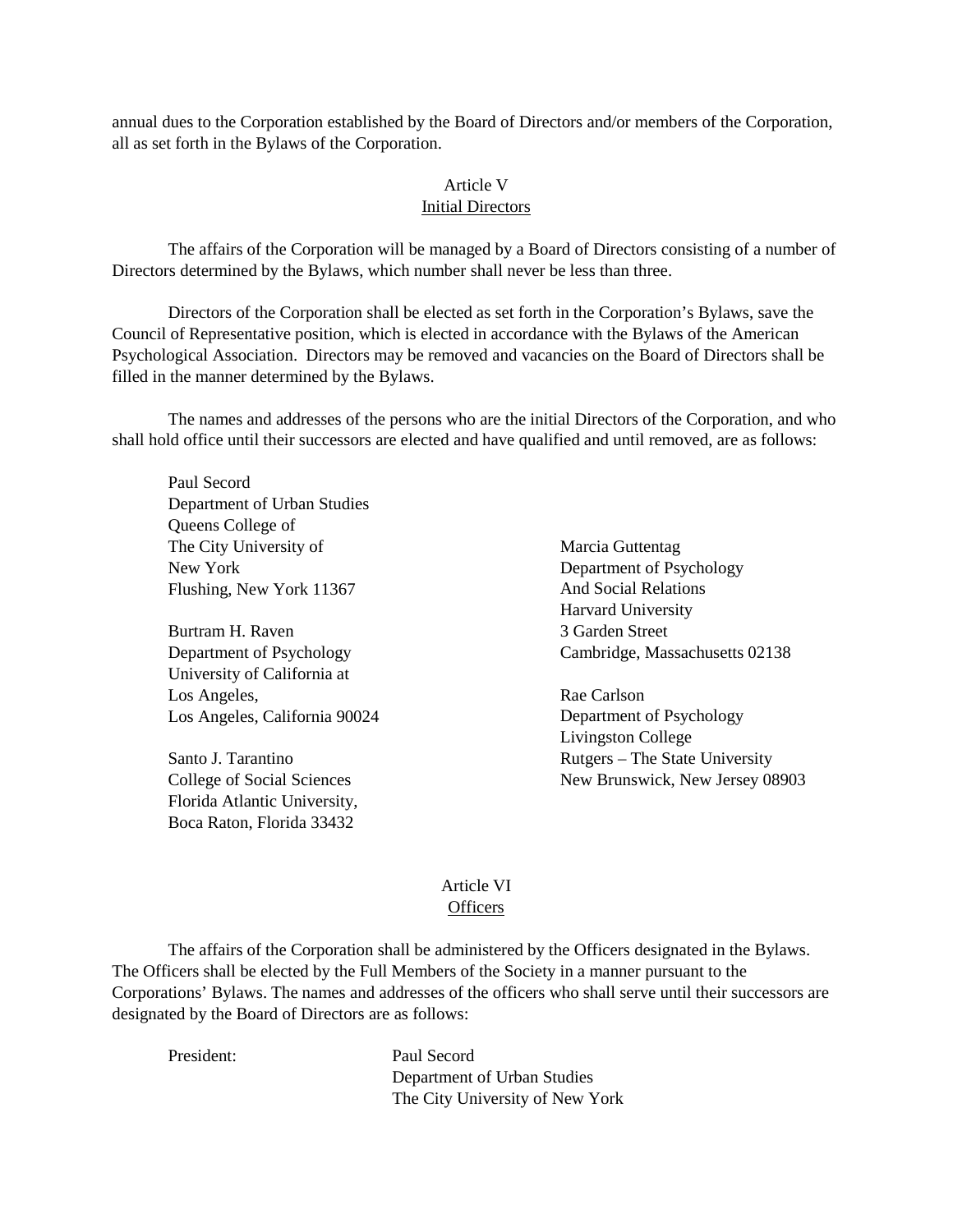Flushing, New York 11367

Secretary/Treasurer: Marcia Guttentag Department of Psychology and Social Relations Harvard University 3 Garden Street Cambridge, Massachusetts 02138

#### Article VII **Restrictions**

No part of any earnings of the Corporation shall inure to the benefit of, or be distributable to, its members, officers, or other private persons, expect that the Corporation shall be authorized and empowered to pay reasonable compensation for services rendered and to make payments and distributions in furtherance of the purposes forth in Article III hereof. No substantial part of the activities of the Corporation shall be the carrying on of Propaganda, or otherwise attempting to influence legislature, and the Corporation shall not participate in, or intervene in (including the publishing or distribution of statements) and political campaign on behalf of any candidates for Public Office. Notwithstanding any other provision of these Articles, the Corporation shall not carry on any other activities not permitted to be carried on (a) by a corporation exempt from Federal income tax under Section 501 (c) (3) of the Internal Revenue Law) or (b) by a corporation, contributions to which are deductible under Section 170 (c) (2) of the Internal Revenue Code of 1954 (or the corresponding provision of any future United States Internal Revenue Law).

#### Article VIII Dissolution

Upon the dissolution of the Corporation, the Board of Directors shall, after prying or making provision for the payment of all the liabilities of the Corporation dispose of all the assets of the Corporation exclusively for the purposes of the Corporation in such a manner, or to such organization or organizations organized and operated exclusively for educational purposes as shall at the time qualify as an exempt organization or organizations under Section 501 (c)(3) of the Internal Revenue Code of 1954 (or the corresponding provision or any future United States Internal Revenue Law), as the Board of Directors shall determine. Any such assets not so disposed of shall be disposed of by the Circuit Court in Hillsborough County, Florida, or to such organization or organizations as said Circuit Court shall determine, which are organized and operated exclusively for purposes similar to that of the Corporation.

#### Article IX Bylaws

The first Bylaws of the Corporation will be adopted by the Board of Directors. The laws may be amended, repealed or added to in whole or in part, by vote of the Directors or by vote of the Full Members provided that the Directors may not make, amend or repeal Bylaws, in whole or in part, with respect to any provision which by law, these Articles of Incorporation or the Bylaws themselves require